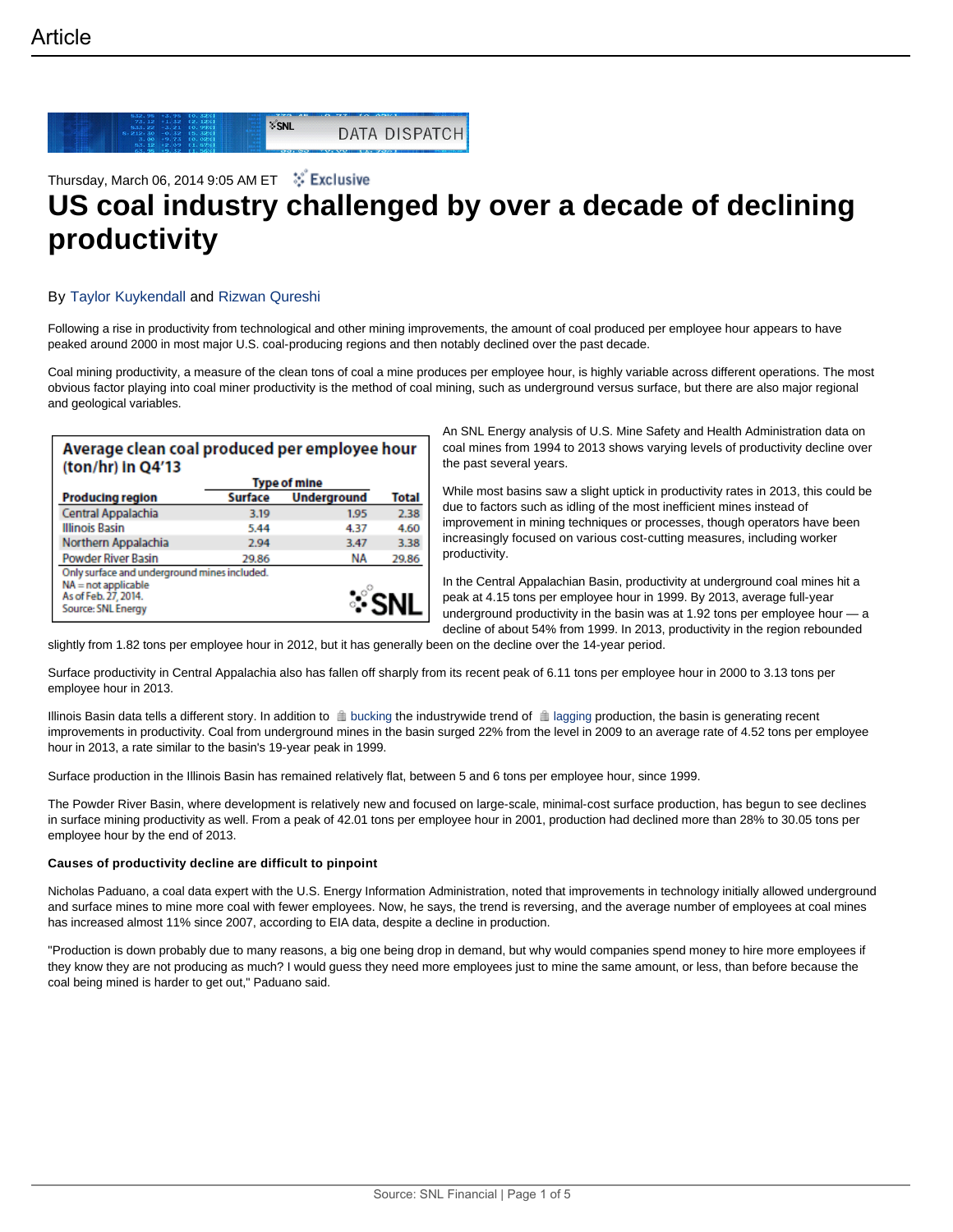

Michael Mellish, an industry economist with the EIA, said the agency has been very interested in the productivity decline of the past decade.

"While we think that basic geology is a likely candidate, we also feel that there are other factors at play as well," Mellish said. "In the past, technology improvements in coal mining seemed to outpace the impacts of reserve depletion, leading to strong improvements in coal mining productivity between 1980 and 2000."

Mellish said the agency is investigating a number of factors as it looks to determine the cause of recent declines. He said some of the key factors include increasing stripping ratios, increased regulatory scrutiny, permitting challenges, skilled labor shortages, demographic shifts, longwall saturation and decreasing coal seam thickness.

"Part of the problem we have in investigating a lot of these issues is lack of available data," Mellish said. "While EIA collects or assembles data on items such as production (including breakouts for underground mine types), seam thickness, productivity, and prices, we don't collect or have good access to data and information for other important factors such as mining costs, stripping ratios, workforce demographics, mine permitting, and regulatory oversight."



Hans Daniels, the executive vice president of Doyle Trading Consultants, said the abrupt decline in productivity that began around 2000 resulted largely from reaching the limits of economies of scale and peak efficiency improvements.

While throughout the 1990s, positive productivity gains from technology improvements and economies of scale outstripped productivity losses caused by stricter regulations and thinner and deeper coal seams, by 2000 the industry had basically maximized the gains to be had from improvements such as doubling the size of haul trucks or doubling the width of longwalls.

"There are some technologies that will improve productivity, such as autonomous haul trucks, but I'm not aware of any game changers on the horizon," Daniels said. "LNG-fueled trucks will bring down costs, but not improve productivity."

#### **The Appalachia problem**

Coal has been mined intensely in the Central Appalachian Basin for decades, compared to relatively new mining activity in the PRB. As more coal is mined in the region, it becomes increasingly difficult to find the thick and shallow coal seams that kicked off what remains one of the largest industries in the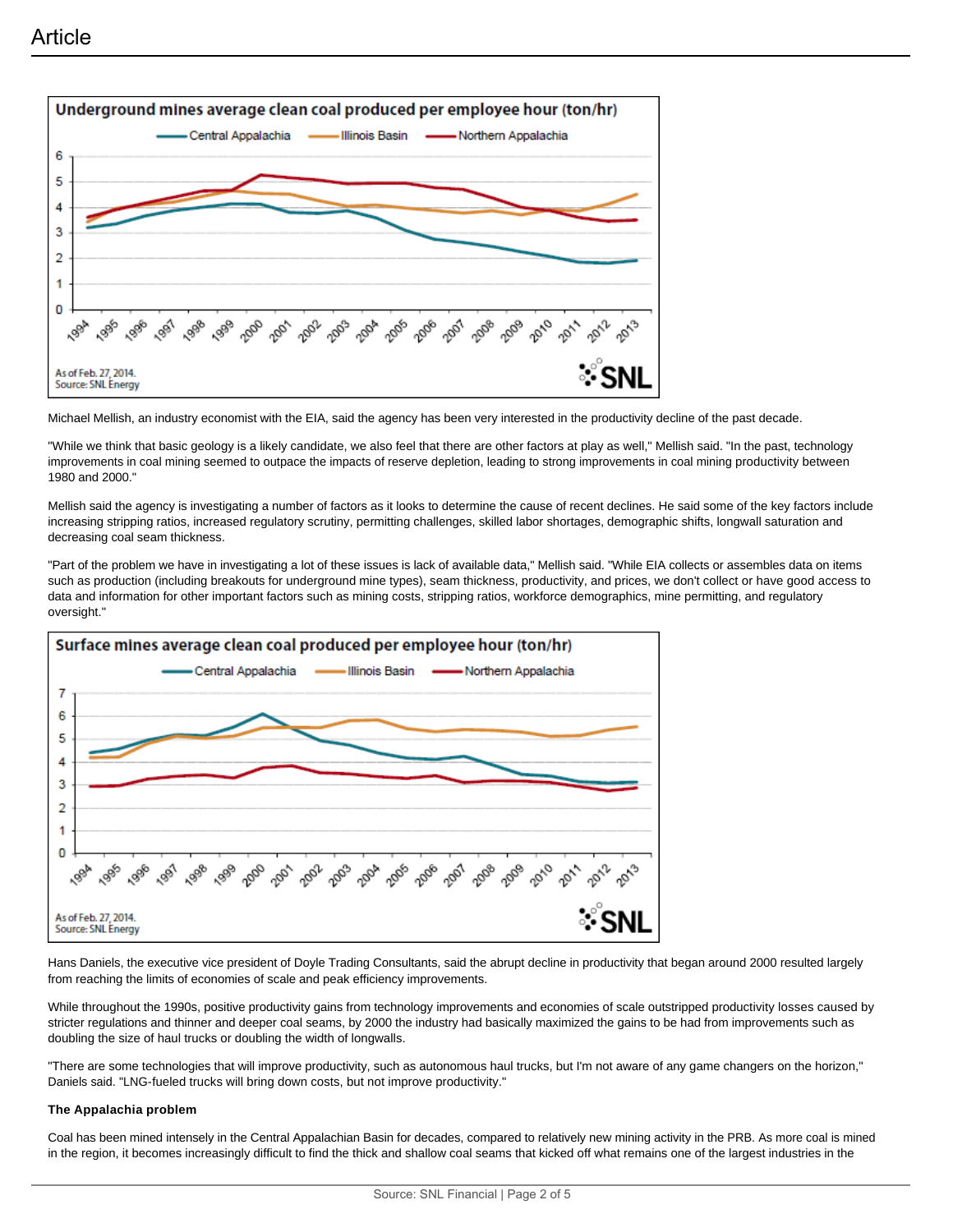**Article** 

## region.

"Now the underground mines are coming into deeper, harder to mine geology, which will impact productivity and has impacted productivity, especially east of the Mississippi River," Paduano said.



As noted by the West Virginia Center on Budget and Policy, the decline of coal miner productivity in Central Appalachia could lead to a boost in coal mining jobs if production continues at the same rate, though that also drives cost-per-ton upward in a region that is already one of the most expensive in which to produce coal. Productivity losses and other factors contributing to increased costs in the region not only have made it more difficult to achieve favorable margins, but also have driven  $\triangleq$  down overall demand for Central Appalachia coal.

In the face of increasing costs, many larger companies are  $\triangleq$  decreasing their exposure to Central Appalachian thermal coal.

Coal that is sold at higher margins, such as metallurgical-grade coal, can continue production in the face of rising costs, and many companies in the basin are increasing their focus on metallurgical coal markets.

Kentucky Coal Association President Bill Bissett also pointed out that long-term contracts with utilities were more commonplace during the last surge in productivity. Short-term contracts now limit companies' ability to sustain consistently high production levels.

#### **Different story in Wyoming, Illinois**

Coal miners in Wyoming's PRB are facing relatively fewer challenges to productivity as the basin still offers plenty of thick, shallow coal seams accessible by large-scale surface mining.

Though producers in the PRB generally have productivity values that are multiples higher than eastern producers, the basin has seen a fairly steady decline over the past decade following a boom in activity and rise in productivity that peaked in 2000.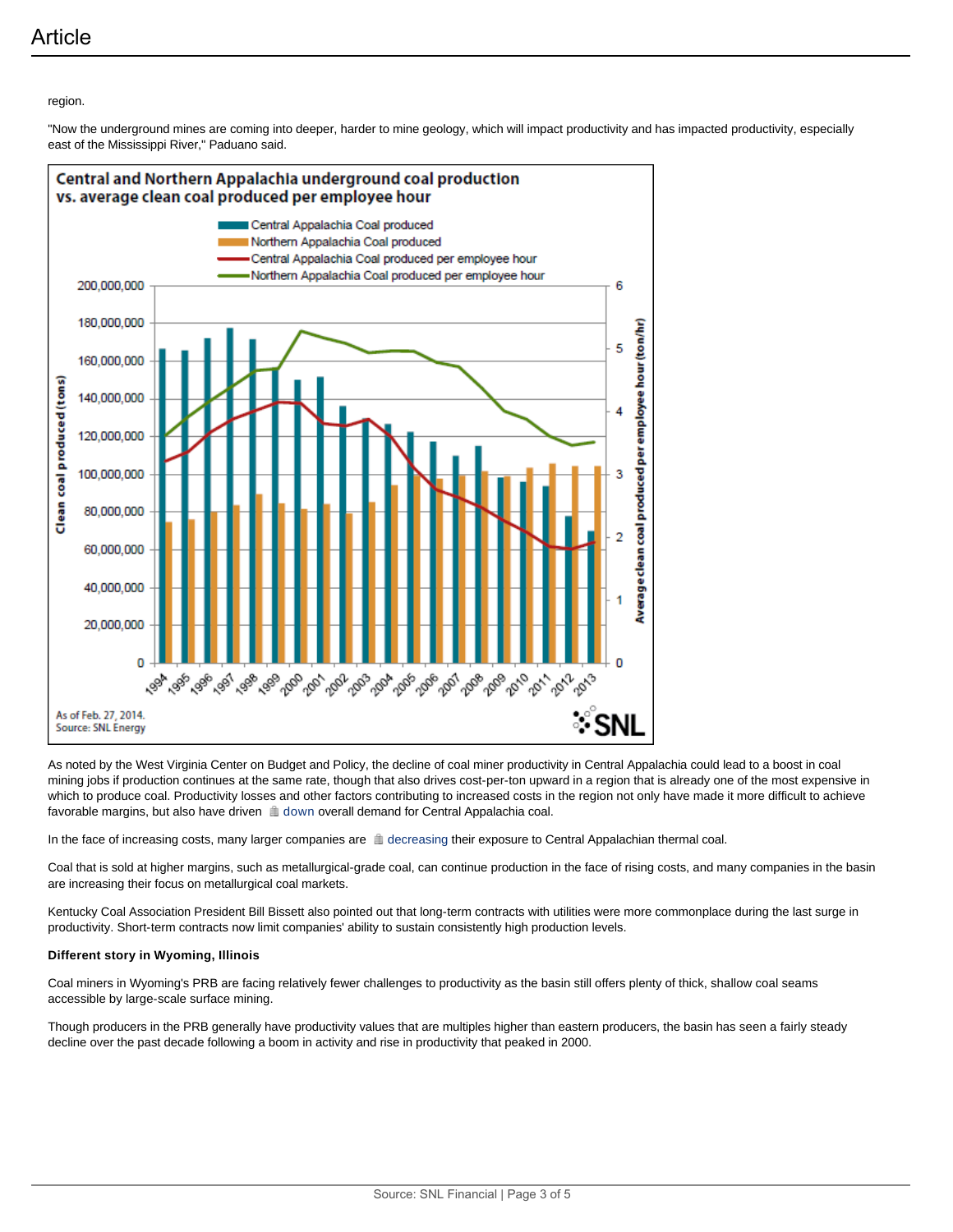

"These were the go-go years for the Wyoming/Montana Powder River Basin coal," said Chris Carroll, a coal geologist with the Wyoming State Geological Survey. "Due to amendments of the Clean Air Act, western U.S. coal with its very low sulfur became the fuel of choice: no washing, very thick seams, very shallow seams, all surface mineable. With the large equipment invented for such operations the economics became very favorable to the large surface mine operator in the PRB."

By 2000, U.S. power producers had scrambled for the cheaper coal from the West.

"Mostly, the surface mines in Wyoming were capturing 40% of the US market with coal selling at \$6/ton," Carroll said. "So between 2000 and 2008 Wyoming surface mines were producing the most coal that anyone had ever seen before at very high productivity rates."

Ultimately, PRB producers could run into the same problem as Central Appalachian producers as they work through the easiest-to-mine seams of coal. Right now, that problem appears far down the road.

"As the PRB mines get deeper, the cost goes up as well," Carroll said. "Productivity should remain the same in the future, unless underground mining makes a big comeback. The PRB mines are not scheduled to go underground for a long time out still."

While Wyoming coal producers have seen productivity advancements largely due to surface mining, Illinois producers have fought the trend of declining productivity mostly with advancements in underground mining technology.

"Although not a new technology, we have seen the re-emergence of longwall mines in the Illinois Basin region … which seems to be leading to an increase in overall productivity in this basin," Mellish said.